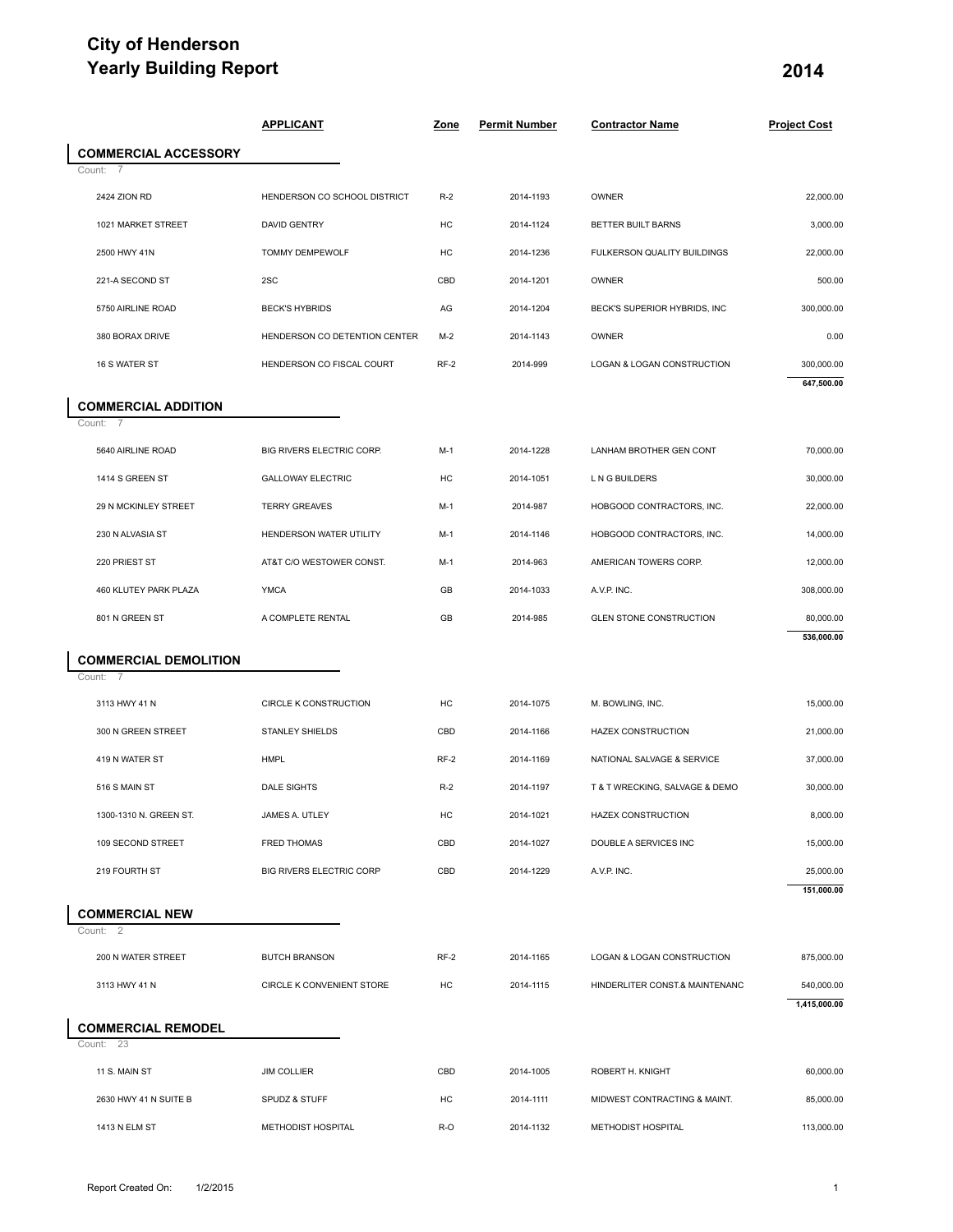|                                                 | <b>APPLICANT</b>             | Zone   | <b>Permit Number</b> | <b>Contractor Name</b>         | <b>Project Cost</b> |
|-------------------------------------------------|------------------------------|--------|----------------------|--------------------------------|---------------------|
| 3341 ZION ROAD                                  | HENDERSON CO. CO-OP EXT.     | R-O    | 2014-1226            | LANHAM BROTHER GEN CONT        | 77,000.00           |
| 509 BARRETT BLVD.                               | SHAGGY CHIC GROOM & BOARD    | HC     | 2014-1148            | <b>OWNER</b>                   | 8,500.00            |
| 300 WATSON LANE                                 | <b>MIKE COLLINS</b>          | HC     | 2014-981             | <b>OWNER</b>                   | 1,500.00            |
| 213 2ND STREET                                  | <b>SCOTT LOGAN</b>           | CBD    | 2014-1063            | ADAMS CONSTRUCTION             | 10,000.00           |
| 223 SECOND STREET                               | <b>DEANA CROWLEY</b>         | CBD    | 2014-968             | <b>GLEN STONE CONSTRUCTION</b> | 10,000.00           |
| 1998 BARRET COURT UNIT 2                        | <b>BRAD FULKERSON</b>        | GB     | 2014-1104            | HUGH STONE & SONS CONSTRUCTION | 80,000.00           |
| 219 N GREEN ST                                  | WENDY'S                      | CBD    | 2014-1209            | <b>EMPIRE CONTRACTORS INC</b>  | 5,000.00            |
| 221A SECOND STREET                              | 2 ST, LLC                    |        | 2014-1041            | <b>GLEN STONE CONSTRUCTION</b> | 34,000.00           |
| 122 N ELM STREET                                | RANDY VAUGHN                 | CBD    | 2014-1127            | <b>OWNER</b>                   | 0.00                |
| 314 N. WATER STREET                             | BIG RIVERS ELECTRIC CORP.    | $RF-2$ | 2014-1206            | A.V.P. INC.                    | 120,000.00          |
| 301 HWY 41S                                     | PALMERS OIL CO               | HC     | 2014-974             | M. BOWLING, INC.               | 37,000.00           |
| 341 CENTER ST                                   | PALMER OIL CO                | CBD    | 2014-1016            | <b>OWNER</b>                   | 800.00              |
| 2627 HWY 41N                                    | <b>LUX MOTORS</b>            | HC     | 2014-1208            | A & S REMODELING INC.          | 13,000.00           |
| 2003-C STAPP DRIVE                              | <b>BANK TRUST FINANCIAL</b>  | GB     | 2014-995             | ADAMS CONSTRUCTION             | 70,000.00           |
| 316 14TH STREET                                 | STATE FARM INSURANCE         | GB     | 2014-1002            | SHOULDERS CONSTRUCTION CORP    | 26,000.00           |
| 228 SECOND STREET                               | SIDEWALK CAFE                | CBD    | 2014-1019            | GLEN STONE CONSTRUCTION        | 25,000.00           |
| 138 B S. GREEN STREET                           | <b>BOOST MOBILE</b>          | GB     | 2014-1202            | <b>OWNER</b>                   | 18,000.00           |
| 426 SEVENTH STREET                              | THOMAS B LOGAN               | GB     | 2014-1227            | OWNER                          | 500.00              |
| 305 FIRST ST                                    | J T FARLEY                   | CBD    | 2014-1054            | <b>OWNER</b>                   | 10,000.00           |
| 446 S. MAIN STREET                              | COMMONWEALTH ATTORNEY OFFICE | CBD    | 2014-1039            | <b>OWNER</b>                   | 3,500.00            |
|                                                 |                              |        |                      |                                | 807,800.00          |
| <b>DUPLEX ACCESSORY</b><br>Count: 1             |                              |        |                      |                                |                     |
| 2342 GREEN RIVER RD.                            | <b>STEVE LITTRELL</b>        | $R-2$  | 2014-1049            | <b>NEIL FLOYD</b>              | 1,900.00            |
|                                                 |                              |        |                      |                                | 1,900.00            |
| <b>MANUFACTURED HOME ACCESSORY</b><br>Count: 3  |                              |        |                      |                                |                     |
| 711 BRECKINRIDGE DR.                            | PHILLIP BUTLER               | R-MH   | 2014-1074            | RON'S HOME IMPROVEMENT         | 2,100.00            |
| 15 E GRANT ST                                   | <b>JO ANN FRASIER</b>        | R-MH   | 2014-1078            | <b>OWNER</b>                   | 1,500.00            |
| 355 RACETRACK RD #30                            | <b>BRENDA HAMON</b>          | R-MH   | 2014-1079            | <b>OWNER</b>                   | 1,500.00            |
|                                                 |                              |        |                      |                                | 5,100.00            |
| <b>MANUFACTURED HOME DEMOLITION</b><br>Count: 2 |                              |        |                      |                                |                     |
| 3065 ELMWOOD DR                                 | MARY ALICE COBB              | $R-2$  | 2014-1106            | <b>OWNER</b>                   | 500.00              |
| 27 KENNEDY CIRCLE                               | <b>ANTHONY KING</b>          | R-MH   | 2014-971             | <b>OWNER</b>                   | 500.00              |
|                                                 |                              |        |                      |                                | 1,000.00            |
| <b>MANUFACTURED HOME NEW</b><br>Count: 9        |                              |        |                      |                                |                     |
| 622 GRAVES DR                                   | JOSEPH B. ROBERTS            | $R-2$  | 2014-1061            | <b>GREENWELL HOMES</b>         | 2,000.00            |
| 1020 HAYWORTH DRIVE                             | <b>BETHENIA FLEMING</b>      | R-MH   | 2014-1134            | SUNSET TERRACE HOMES           | 90,000.00           |
| 3016 PALMER CIRCLE                              | <b>BETTY BROOKS</b>          | $R-2$  | 2014-1195            | KENTUCKY DREAM HOMES LLC       | 42,000.00           |
| 510 WATSON LANE LOT #12                         | <b>MONA AMBERS</b>           | $R-4$  | 2014-1131            | SUNSET TERRACE HOMES           | 30,000.00           |
| 510 WATSON LANE LOT #38                         | <b>RICHARD BAYS</b>          | $R-4$  | 2014-1129            | <b>GARY HARDESTY</b>           | 2,200.00            |
|                                                 |                              |        |                      |                                |                     |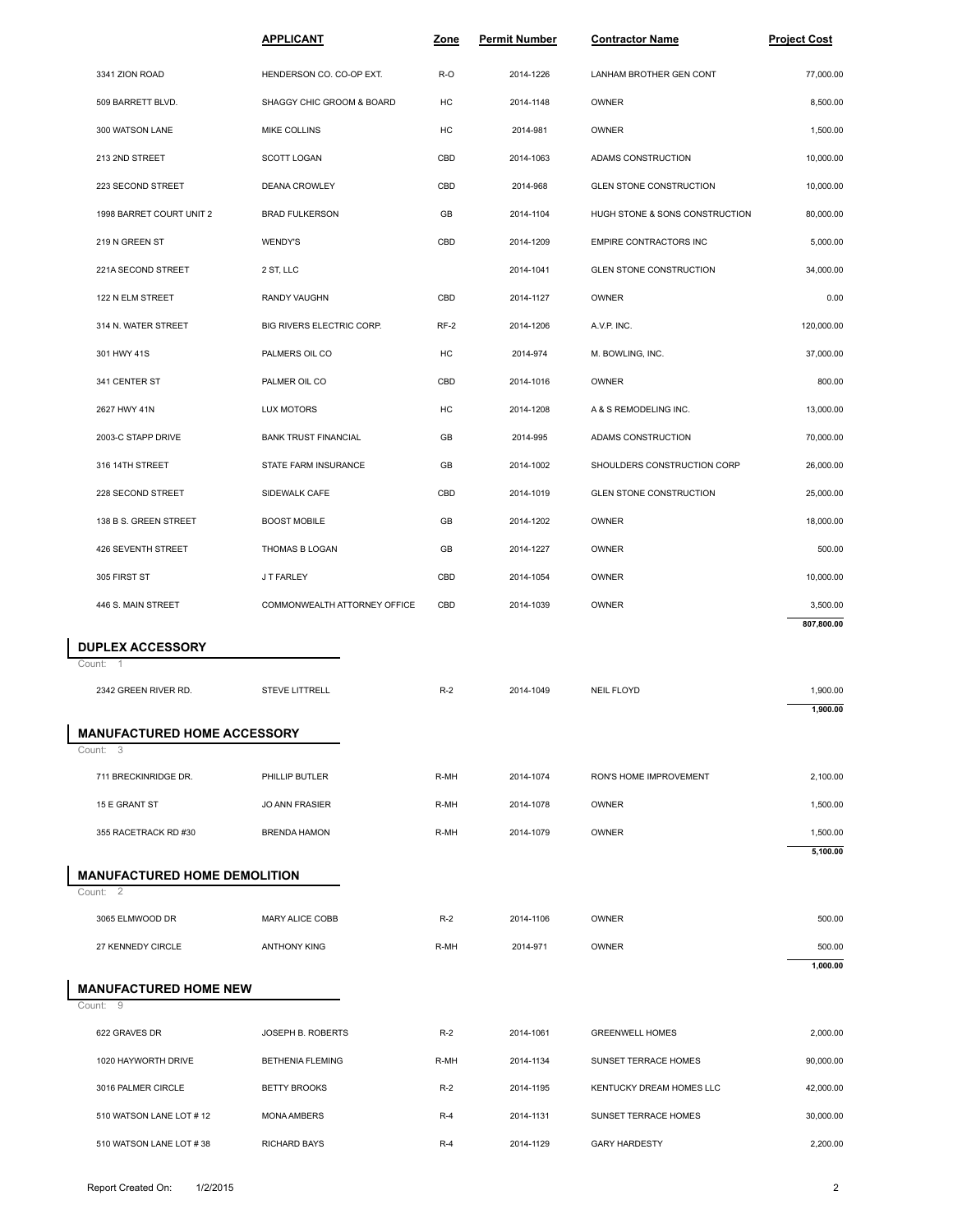|                                          | <b>APPLICANT</b>         | Zone  | <b>Permit Number</b> | <b>Contractor Name</b>         | <b>Project Cost</b> |
|------------------------------------------|--------------------------|-------|----------------------|--------------------------------|---------------------|
| 510 WATSON LANE LOT #39                  | DANIEL PYLE              | $R-4$ | 2014-1128            | <b>GARY HARDESTY</b>           | 2,400.00            |
| 2310 ADAMS LANE LOT #60                  | CHRISTINA BUCKMAN        | R-MH  | 2014-1114            | <b>GARY HARDESTY</b>           | 10,000.00           |
| 510 WATSON LANE LOT #52                  | HILLSIDE TERRACE MHP     | $R-4$ | 2014-1085            | <b>AUSTIN INDUSTRIES</b>       | 19,765.00           |
| 2820 SUNSET LANE LOT #13                 | JORGE GOMEZ              | R-MH  | 2014-1215            | SUNSET TERRACE HOMES           | 51,000.00           |
|                                          |                          |       |                      |                                | 249,365.00          |
| <b>MULTI FAMILY NEW</b><br>Count: 3      |                          |       |                      |                                |                     |
| 718 FIRST STREET                         | ROBERT CORNBLEET         | $R-3$ | 2014-1012            | ROBERT CORNBLEET LLC           | 210,000.00          |
| 411 HARDING AVE.                         | ROBERT CORNBLEET         | HC    | 2014-1203            | ROBERT CORNBLEET LLC           | 225,000.00          |
| 709 1ST ST                               | STEVEN K WILSON          | $R-3$ | 2014-983             | ROYAL CREST HOMES DBA B&M      | 400,000.00          |
|                                          |                          |       |                      |                                | 835,000.00          |
| <b>OTHER</b><br>Count:<br>$\overline{1}$ |                          |       |                      |                                |                     |
| 1700 S MAIN ST                           | HACKBERRY DEVELOPMENT    | $R-2$ | 2014-1192            | HACKBERRY DEVELOPMENT          | 0.00                |
|                                          |                          |       |                      |                                | 0.00                |
| <b>SIGN NEW</b><br>Count:<br>-41         |                          |       |                      |                                |                     |
| 108 SECOND STREET                        | CKB                      | CBD   | 2014-1055            | <b>SIGNS DESIGN</b>            | 400.00              |
| 300 WATSON LANE                          | OLD TYME MOTORS, LLC     | HC    | 2014-1113            | OWNER                          | 500.00              |
| 2021 US HWY 41 N                         | T & C AUTO DISCOUNT      | HC    | 2014-1044            | <b>HUSK SIGNS</b>              | 40,000.00           |
| 122 N ELM STREET                         | RANDAL VAUGHN            | CBD   | 2014-1177            | OWNER                          | 100.00              |
| 616 BARRET BLVD.                         | HEARTLAND DENTAL         | GB    | 2014-1179            | OWNER                          | 700.00              |
| 305 FIRST ST                             | HEURING CROP INSURANCE   | CBD   | 2014-1103            | CUSTOM SIGN & ENGINEERING, INC | 3,000.00            |
| 2021 HWY 41 N                            | T & C DISCOUNT CENTER    | HC    | 2014-1194            | ALVEY'S SIGN CO                | 4,100.00            |
| 227 N MAIN ST                            | RON LINXWILER            | CBD   | 2014-1091            | OWNER                          | 178.00              |
| 1646 SECOND STREET                       | <b>ERA REALTY</b>        | GB    | 2014-1088            | ALVEY'S SIGN CO                | 4,185.00            |
| 839 N GREEN STREET                       | HENDERSON INSURANCE      | GB    | 2014-1087            | SIGNS DESIGN                   | 500.00              |
| 137 FIRST STREET                         | KENTUCKY EXPLORATION LLC | CBD   | 2014-1137            | SIGNS DESIGN                   | 318.00              |
| 2003 C STAPP DRIVE                       | MATHIS THERAPY           | GB    | 2014-1086            | <b>SIGNS DESIGN</b>            | 600.00              |
| 228 SECOND STREET                        | SIDEWALK CAFE            | CBD   | 2014-1048            | SIGNS DESIGN                   | 475.00              |
| 1201 A. SOUTH GREEN ST                   | SOLEMAN SHOE REPAIR      | GB    | 2014-1199            | OWNER                          | 250.00              |
| 5741 AIRLINE RD                          | BECK'S SUPERIOR HYBRIDS  | AG    | 2014-1047            | <b>BURKHART SIGNS</b>          | 10,200.00           |
| 2224 HWY 41 N                            | SLEEP INN                | HC    | 2014-1077            | <b>HUSK SIGNS</b>              | 200.00              |
| 1748 S MAIN ST                           | JOY GLOBAL               | M-1   | 2014-1097            | CUSTOM SIGN & ENGINEERING, INC | 3,640.00            |
| 2630 HWY 41 N                            | DONUT BANK               | HC    | 2014-1007            | CUSTOM SIGN & ENGINEERING, INC | 9,800.00            |
| 3113 HWY 41 N                            | CIRCLE K STORE #95       | HС    | 2014-1155            | CUSTOM SIGN & ENGINEERING, INC | 17,420.00           |
| 2045 HWY 41 N                            | RIVER CITY PAWN          | HC    | 2014-978             | SIGN CRAFTERS                  | 11,000.00           |
| 291 S GREEN ST                           | CHUCKLES/WENDY'S         | CBD   | 2014-979             | CUSTOM SIGN & ENGINEERING, INC | 1,200.00            |
| 470 KLUTEY PARK PLAZA                    | <b>HEALTH FIRST</b>      | GB    | 2014-988             | H.L.A. FORDABLE SIGNS          | 1,850.00            |
| 2030 HWY 41 NORTH                        | SUPER 8 MOTEL            | HC    | 2014-1024            | OWNER                          | 15,000.00           |
| 840 4TH STREET                           | <b>BUDGE INDUSTRIES</b>  | M-1   | 2014-1171            | SIGNS NOW/ SIGNS MAGIC LLC     | 601.54              |
| 409 MARYWOOD DRIVE                       | <b>DEAL MAKERS</b>       | НC    | 2014-977             | CUSTOM SIGN & ENGINEERING, INC | 4,000.00            |
|                                          |                          |       |                      |                                |                     |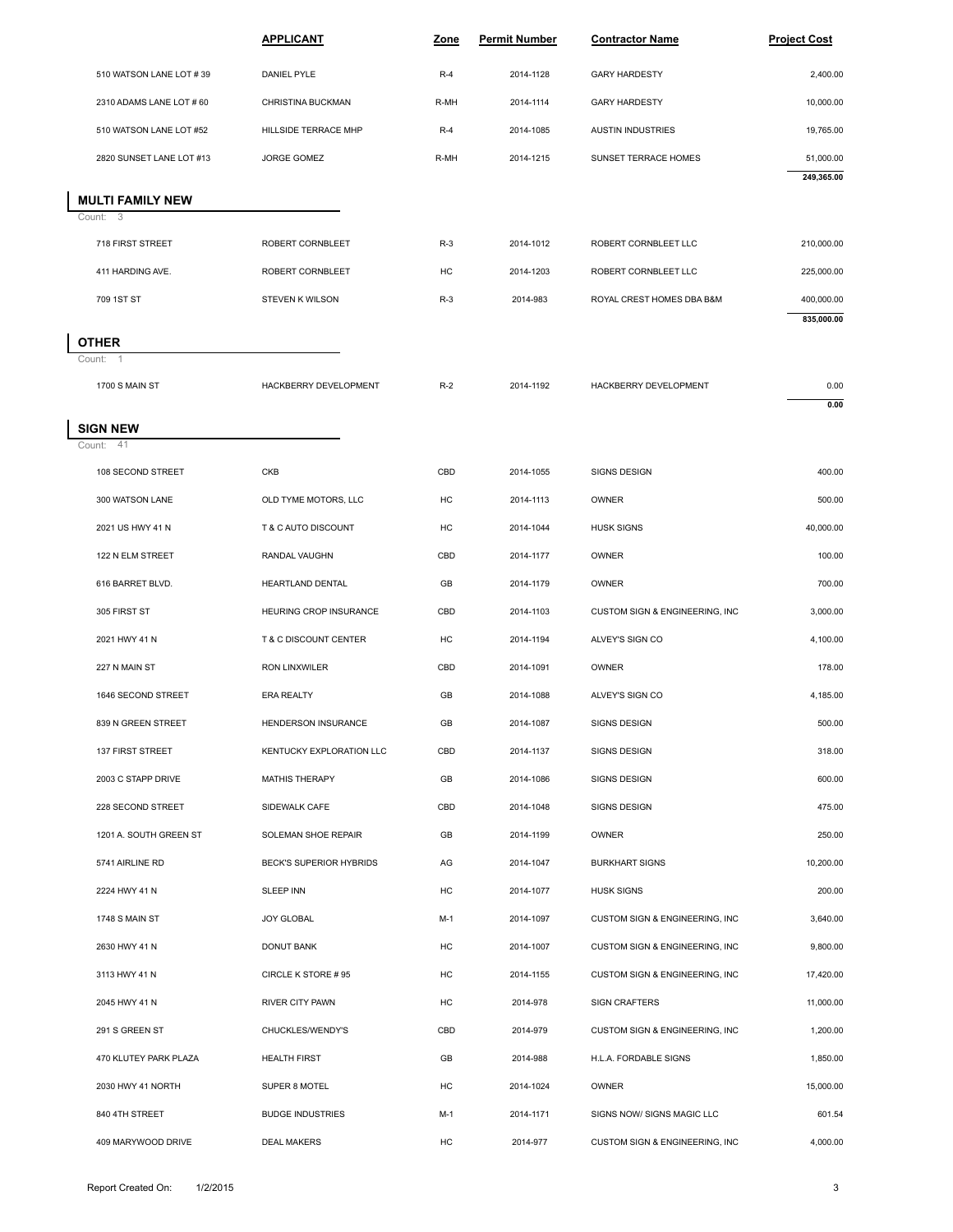|                                         | <b>APPLICANT</b>                 | Zone  | <b>Permit Number</b> | <b>Contractor Name</b>         | <b>Project Cost</b> |
|-----------------------------------------|----------------------------------|-------|----------------------|--------------------------------|---------------------|
| 441 SECOND STREET                       | VANOVER MONUMENT CO LLC          | GB    | 2014-1014            | OWNER                          | 3,500.00            |
| 407 N GREEN ST                          | ADVANCE AUTO PARTS               | GB    | 2014-1159            | <b>OWNER</b>                   | 12,500.00           |
| 2044 HWY 41 N                           | <b>KIRAN PATEL</b>               | HC    | 2014-1223            | CUSTOM SIGN & ENGINEERING, INC | 3,500.00            |
| 1700 S GREEN STREET                     | <b>RURAL KING</b>                | HC    | 2014-1225            | <b>HOARD'S CUSTOM SIGNS</b>    | 0.00                |
| 104 N ELM STREET                        | ASSURANCE CONSULT & TESTING      | CBD   | 2014-1205            | <b>SIGNS DESIGN</b>            | 500.00              |
| 137 SECOND STREET                       | DEAN WEBSTER INS.                | CBD   | 2014-1207            | <b>HUSK SIGNS</b>              | 700.00              |
| 426 7TH STREET                          | <b>MATT OLIVER</b>               | GB    | 2014-1233            | <b>SIGNS DESIGN</b>            | 652.00              |
| 391 BORAX DRIVE                         | JOBE AUTO/DIESEL                 | $M-2$ | 2014-1234            | <b>SIGNS DESIGN</b>            | 1,300.00            |
| 138 S GREEN STREET                      | WILLIAM MARKWELL/BOOST MOBILE    | GB    | 2014-1235            | <b>HUSK SIGNS</b>              | 2,000.00            |
| 2208 HWY 60 E                           | FIRST ASSEMBLY OF GOD            | HC    | 2014-1018            | OWNER                          | 30,000.00           |
| 239 HWY 41 S                            | INDUSTRIAL SERVICE & ELECTRONICS | HC    | 2014-1136            | ALVEY'S SIGN CO                | 3,850.00            |
| 241 FIRST STREET                        | HENDERSON CO REPUBLICAN PARTY    | CBD   | 2014-1123            | SHOULDERS CONSTRUCTION CORP    | 600.00              |
| 800 WOLF HILLS BLVD                     | PLAYERS CLUB                     | AG    | 2014-1056            | SIGNS DESIGN                   | 2,800.00            |
| 124 N MCKINLEY                          | <b>B &amp; W CABINETS</b>        | $M-1$ | 2014-976             | SIGNS DESIGN                   | 1,000.00            |
| 34 N GREEN ST                           | AB&J AUTO SALES                  | CBD   | 2014-969             | SIGNS DESIGN                   | 525.00              |
| 1605 S GREEN ST                         | WHITE RIVER CO-OP                | HC    | 2014-1028            | MIDWEST MAINTENANCE            | 8,750.00            |
|                                         |                                  |       |                      |                                | 202,394.54          |
| <b>SIGN REPLACEMENT</b><br>Count: 5     |                                  |       |                      |                                |                     |
| 2860 HWY 41 N                           | CE TAYLOR OIL                    | HC    | 2014-997             | CUSTOM SIGN & ENGINEERING, INC | 4,000.00            |
| 2 N. GREEN ST                           | <b>LINDA BANDY</b>               | CBD   | 2014-984             | A & B SIGN COMPANY             | 1,800.00            |
| 132 S. GREEN STREET                     | MALONE SOLUTIONS                 | GB    | 2014-1178            | SIGNS NOW/ SIGNS MAGIC LLC     | 200.00              |
| 642 N. GREEN ST                         | <b>EWING TIRE SERVICE</b>        | GB    | 2014-1092            | CUSTOM SIGN & ENGINEERING, INC | 3,800.00            |
| 2202 US HWY 41, STE B                   | DEACONESS HOME MEDICAL           | HC    | 2014-1151            | ALVEY'S SIGN CO                | 4,350.00            |
|                                         |                                  |       |                      |                                | 14,150.00           |
| SINGLE FAMILY ACCESSORY<br>63<br>Count: |                                  |       |                      |                                |                     |
| 2374 DUNDONNELL                         | DAVID CAMBELL                    | $R-1$ | 2014-1045            | H & H CONSTRUCTION             | 20,000.00           |
| 860 HWY 41 S                            | ROBERT F & KRISTINA R TOERNE     | AG    | 2014-1191            | HOBGOOD CONTRACTORS, INC.      | 13,000.00           |

| 2202 US HWY 41, STE B                     | DEACONESS HOME MEDICAL       | HC         | 2014-1151 | ALVEY'S SIGN CO               | 4.350.00<br>14,150.00 |
|-------------------------------------------|------------------------------|------------|-----------|-------------------------------|-----------------------|
| <b>INGLE FAMILY ACCESSORY</b><br>ount: 63 |                              |            |           |                               |                       |
|                                           |                              |            |           |                               |                       |
| 2374 DUNDONNELL                           | <b>DAVID CAMBELL</b>         | $R-1$      | 2014-1045 | <b>H &amp; H CONSTRUCTION</b> | 20,000.00             |
| 860 HWY 41 S                              | ROBERT F & KRISTINA R TOERNE | AG         | 2014-1191 | HOBGOOD CONTRACTORS, INC.     | 13,000.00             |
| 11 MAPLE ST                               | <b>TONY BURRIS</b>           | $R-3$      | 2014-1046 | QM PROPERTIES, LLC            | 0.00                  |
| 3147 BRAXTON PARK                         | <b>MALINDA L DAVIS</b>       | $R-1$      | 2014-1053 | BETTER BUILT BARNS            | 2,000.00              |
| 1112 N ELM STREET                         | CARA JAMESON                 | $R-2$      | 2014-1052 | F T KELLY & SONS, INC         | 25,000.00             |
| 3200 CULPEPPER CT.                        | <b>TRENT BULLOCK</b>         | $R-1$      | 2014-1001 | PARKWAY POOLS INC             | 20,000.00             |
| 2497 DEER LANE                            | STEVE & PAM GARNER           | $R-1$      | 2014-1037 | JOE MATTINGLY BUILDERS, INC.  | 32,000.00             |
| 612 5TH ST                                | DEBRE & DONALD STAPLETON SR. | $R-3$      | 2014-1034 | <b>HABITAT FOR HUMANITY</b>   | 3,000.00              |
| 103 HUBBARD LN                            | DALE & GALA ROSE             | $R-2$      | 2014-1008 | BETTER BUILT GARAGES          | 12.140.00             |
| 802 BRECKINRIDGE DR                       | NANCY THOMAS                 | R-MH       | 2014-1031 | <b>OWNER</b>                  | 2,000.00              |
| 1423 DYLAN CIRCLE                         | STEVEN MALORY                | $R-2$      | 2014-965  | DAVID SHELTON HOME, LLC       | 12,000.00             |
| 308 RAGAN AVE                             | STEFAN M EDMONDS             | $R-2$      | 2014-1006 | <b>OWNER</b>                  | 800.00                |
| 533 CHERRY STREET                         | <b>HARRY HAYNES</b>          | $R-2$      | 2014-1188 | <b>H &amp; H CONSTRUCTION</b> | 20,000.00             |
| 1227 HELM STREET                          | JERRY W. BENSON              | <b>ARD</b> | 2014-1196 | OWNER                         | 88.00                 |
|                                           |                              |            |           |                               |                       |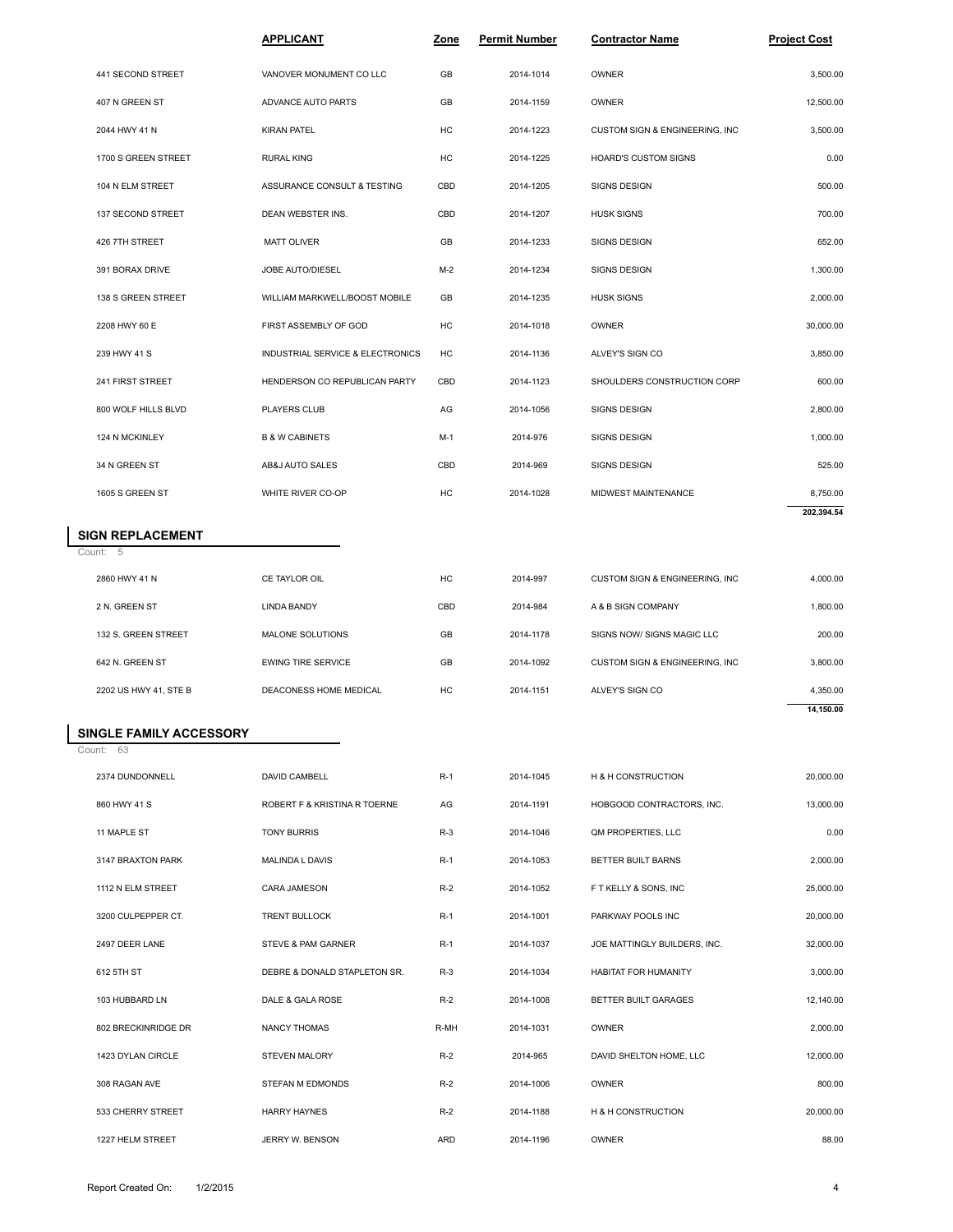|                       | <b>APPLICANT</b>                | Zone       | <b>Permit Number</b> | <b>Contractor Name</b>       | <b>Project Cost</b> |
|-----------------------|---------------------------------|------------|----------------------|------------------------------|---------------------|
| 838 N. MAIN STREET    | DAVE POLING                     | $R-1$      | 2014-1042            | OUTBACK POOL, SPA & PATIO    | 40,000.00           |
| 130 S. ALVASIA STREET | JAMES R. FRANCIS JR.            | <b>ARD</b> | 2014-1015            | OWNER                        | 500.00              |
| 901 MARYWOOD DR       | CHARLOTTE ELLIS                 | $R-2$      | 2014-1073            | OWNER                        | 1,500.00            |
| 420 S MAIN ST         | <b>MARK WEST</b>                | $R-2$      | 2014-1022            | OWNER                        | 3,700.00            |
| 891 CONSTANZA DRIVE   | ANTHONY W DRURY                 | $R-2$      | 2014-1198            | OWNER                        | 1,300.00            |
| 719 SIXTH STREET      | DARLENE MARSHALL-WARE           | $R-3$      | 2014-1029            | TIM DUNCAN TRUCKING          | 6,000.00            |
| 908 IRONWOOD DR       | ALBERT HURT                     | R-MH       | 2014-1004            | TIM DUNCAN TRUCKING          | 1,600.00            |
| 2291 OLD CORYDON ROAD | DONNIE G. GIBBS                 | $R-2$      | 2014-1133            | <b>OWNER</b>                 | 300.00              |
| 2237 SUTTON DR        | LOIS & BRUCE AUKETT             | $R-2$      | 2014-1216            | HOWARD'S POST FRAME BUILDING | 7,000.00            |
| 2525 W DAFFODIL CT    | <b>MARK VAUGHN</b>              | $R-2$      | 2014-1107            | TIM DUNCAN TRUCKING          | 1,500.00            |
| 1126 S. MAIN STREET   | MIKE FARMER                     | $R-2$      | 2014-1237            | H & H CONSTRUCTION           | 20,000.00           |
| 29 POPE STREET        | <b>TERRY BERRONG</b>            | $R-3$      | 2014-1164            | HOBGOOD CONTRACTORS, INC.    | 12,900.00           |
| 1302 S ELM ST APT #B  | RICK RIDDLE/CONNIE KNIGHT       | $R-2$      | 2014-1117            | OWNER                        | 460.00              |
| 1335 PORTER DRIVE     | <b>STEVEN HORN</b>              | $R-2$      | 2014-1118            | TIM DUNCAN TRUCKING          | 1,300.00            |
| 803 CALDWELL DRIVE    | JAMES BUMPUS                    | R-MH       | 2014-1217            | INVISION INVESTMENTS & CONST | 1,800.00            |
| 2445 BIRKHALL WAY     | JEANNE HUBBARD                  | $R-1$      | 2014-1119            | HABITAT FOR HUMANITY         | 1,200.00            |
| 2128 GREGORY DRIVE    | ROCKY HORNBACK                  | $R-2$      | 2014-1121            | HOME BRANDS INC              | 2,000.00            |
| 1114 ATKINSON ST # 8  | <b>GREYDON FORREST</b>          | R-MH       | 2014-1168            | BETTER BUILT BARNS           | 1,800.00            |
| 500 N MAIN ST         | DAVE & CONNIE WALASKAY          | $R-2$      | 2014-1144            | OUTBACK POOL, SPA & PATIO    | 40,000.00           |
| 2444 SUMMIT DR.       | DONALD SHELTON                  | $R-4$      | 2014-1167            | CAROLINA CARPORTS INC        | 800.00              |
| 915 N MAIN ST         | <b>BRAD HIGGINSON</b>           | $R-1$      | 2014-1138            | OWNER                        | 1,500.00            |
| 1437 S MAIN STREET    | <b>NOEL &amp; ALICIA CANLAS</b> | $R-2$      | 2014-1139            | AMERICAN HOMESPEC            | 18,000.00           |
| 1437 S MAIN STREET    | NOEL & ALICIA CANLAS            | $R-2$      | 2014-1141            | F T KELLY & SONS, INC        | 24,000.00           |
| 5 CENTER CIRCLE       | DARRYL PRATHER                  | $R-3$      | 2014-1142            | HOBGOOD CONTRACTORS, INC.    | 15,000.00           |
| 394 W FOX HOLLOW RUN  | HERMAN WILLETT                  | R-PUD      | 2014-1212            | TIM DUNCAN TRUCKING          | 1,700.00            |
| 230 HIGHLAND DR       | JOSEPH E BENDER                 | $R-2$      | 2014-1211            | TIM DUNCAN TRUCKING          | 1,800.00            |
| 1022 BOOK STREET      | <b>LARRY PRYOR</b>              | $R-3$      | 2014-1147            | OWNER                        | 1,000.00            |
| 332 HI-Y DRIVE        | RANDALL DALE KILGORE            | $R-2$      | 2014-1149            | OWNER                        | 50.00               |
| 2469 NORTHPARK DR     | <b>JERRY BROOKS</b>             | $R-2$      | 2014-1222            | OWNER                        | 2,500.00            |
| 2607 N. ELM STREET    | DOUG STANLEY                    | $R-2$      | 2014-1218            | OWNER                        | 1,500.00            |
| 2128 GREGORY DRIVE    | ROCKY HORNBACK                  | $R-2$      | 2014-1122            | OUTBACK POOL, SPA & PATIO    | 9,000.00            |
| 1229 S. MAIN STREET   | EDWARD MULLIGAN                 | $R-2$      | 2014-1172            | OWNER                        | 1,200.00            |
| 2368 BALMORAL DR      | MIKE SHAPPELL                   | $R-1$      | 2014-1174            | REVAMP REMODELING & FLOORING | 2,000.00            |
| 767 SINCLAIR          | JOBEE & CATHY THRASHER          | $R-4$      | 2014-1214            | TIM DUNCAN TRUCKING          | 1,300.00            |
| 2673 STONEGATE DR     | JON & TAMMY MILLER              | $R-2$      | 2014-1067            | PREMIER LANDSCAPING LLC      | 8,000.00            |
| 3126 SAND CASTLE DR.  | <b>JOHN PROUGH</b>              | $R-1$      | 2014-1066            | BETTER BUILT BARNS           | 1,500.00            |
| 230 S LINCOLN AVE     | ALVIN R MAYES                   | $R-2$      | 2014-1081            | <b>OWNER</b>                 | 1,800.00            |
| 25 N ALVASIA          | DANIEL L VOWELS                 | $R-3$      | 2014-1082            | TIM DUNCAN TRUCKING          | 0.00                |
| 930 S GREEN ST        | JESSIE JOHNSTON                 | $R-2$      | 2014-1083            | OASIS BACKYARD POOLS         | 40,000.00           |
|                       |                                 |            |                      |                              |                     |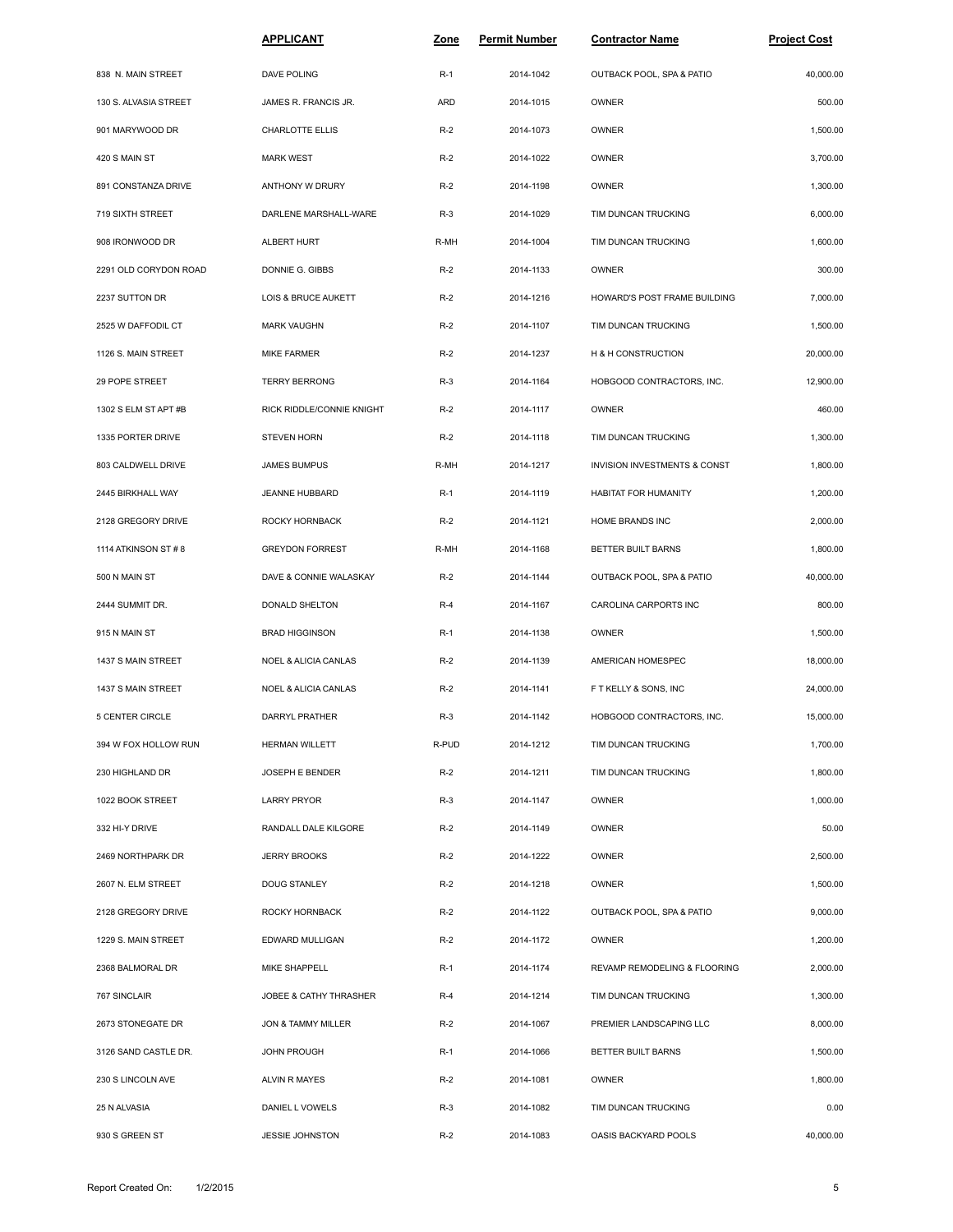|                             | <b>APPLICANT</b>             | Zone  | <b>Permit Number</b> | <b>Contractor Name</b>    | <b>Project Cost</b> |  |
|-----------------------------|------------------------------|-------|----------------------|---------------------------|---------------------|--|
| 433 PADDOCK CT              | HENRY & CONNIE OUTLAW        | $R-2$ | 2014-1072            | BETTER BUILT BARNS        | 1,200.00            |  |
| 892 ROB ROY RD              | RONDAL DICKERSON             | $R-2$ | 2014-1173            | TIM DUNCAN TRUCKING       | 0.00                |  |
| 1713 FRANKLIN AVE., LOT 8   | MALCOLM BERRY                | $R-3$ | 2014-1238            | <b>OWNER</b>              | 500.00              |  |
| 644 CANOE CREEK DR.         | PEGGY HANER                  | R-PUD | 2014-1064            | OWNER                     | 3,000.00            |  |
| 1317 HELM ST                | BILL & SHARON SHEFFER        | ARD   | 2014-1098            | HOBGOOD CONTRACTORS, INC. | 13,000.00           |  |
| 902 HOMESTEAD TRAIL         | NATHAN & MICHELLE KIESER     | $R-2$ | 2014-1099            | HOBGOOD CONTRACTORS, INC. | 28,000.00           |  |
| 221 ROONEY DRIVE            | <b>MATT SHIREL</b>           | $R-2$ | 2014-1062            | <b>EDDIE MILLS</b>        | 6,000.00            |  |
| 623 HARDING DR.             | <b>HERSCHEL WATKINS</b>      | R-MH  | 2014-1058            | <b>OWNER</b>              | 3,000.00            |  |
| 1957 POWELL ST              | <b>BENITA JENNINGS</b>       | $R-2$ | 2014-1102            | HOBGOOD CONTRACTORS, INC. | 15,000.00           |  |
| 3217 CULPEPPER DRIVE        | <b>DUANE &amp; SUE BAKER</b> | $R-2$ | 2014-1084            | BETTER BUILT BARNS        | 4,000.00            |  |
|                             |                              |       |                      |                           | 513,238.00          |  |
| <b>NGLE FAMILY ADDITION</b> |                              |       |                      |                           |                     |  |
| unt: 22                     |                              |       |                      |                           |                     |  |
| 1407 POWELL STREET          | <b>JIM ROLL</b>              | ACD   | 2014-1224            | R M SPECIALTIES           | 8,000.00            |  |
| 713 CALDWEL DR              | <b>JANNA GATTEN</b>          | R-MH  | 2014-1059            | <b>OWNER</b>              | 0.00                |  |

# **SINGLE FAMILY ADDITION**<br>Count: 22

| 3217 CULPEPPER DRIVE                     | <b>DUANE &amp; SUE BAKER</b>    | $R-2$      | 2014-1084 | BETTER BUILT BARNS           | 4,000.00   |
|------------------------------------------|---------------------------------|------------|-----------|------------------------------|------------|
|                                          |                                 |            |           |                              | 513,238.00 |
| SINGLE FAMILY ADDITION<br>22<br>Count:   |                                 |            |           |                              |            |
| 1407 POWELL STREET                       | <b>JIM ROLL</b>                 | <b>ACD</b> | 2014-1224 | R M SPECIALTIES              | 8,000.00   |
| 713 CALDWEL DR                           | <b>JANNA GATTEN</b>             | R-MH       | 2014-1059 | <b>OWNER</b>                 | 0.00       |
|                                          |                                 |            |           |                              |            |
| 440 S MAIN ST                            | LEO & MARIETTA PECKENPAUGH      | $R-2$      | 2014-1157 | T & R CONSTRUCTION           | 5,000.00   |
| 446 SMITH AVE                            | ED AND JENNIFER BENSON          | $R-2$      | 2014-1068 | DBA WEBB CONSTRUCTION        | 7,000.00   |
| 7764 WATHEN LANE                         | ROB & SALLY WEDDING             | AG         | 2014-1156 | LOGAN & LOGAN CONSTRUCTION   | 115,000.00 |
| 333 ELK AVE                              | <b>LAURA ROBERTS</b>            | $R-2$      | 2014-1057 | <b>MARK SELLARS</b>          | 3,000.00   |
| 1515 SMITH COURT                         | <b>LARRY BROWN</b>              | $R-2$      | 2014-1071 | SCHRIBER CONCRETE            | 6,900.00   |
| 737 N. MAIN STREET                       | JUDITH & ROBERT CORNBLEET       | $R-1$      | 2014-1011 | OWNER                        | 10,000.00  |
| 2023 COUNTRY DRIVE                       | <b>DALIA BONNER</b>             | $R-2$      | 2014-1023 | <b>OWNER</b>                 | 600.00     |
| 100 MYRENE DRIVE                         | MARSHALL & JENNIFER HOWELL      | $R-2$      | 2014-1186 | JOE MATTINGLY BUILDERS, INC. | 199,000.00 |
| 630 NORRIS LANE                          | DAVE & PATRICIA BARTLETT        | $R-2$      | 2014-1183 | OWNER                        | 39,000.00  |
| 240 LARUE RD                             | <b>KIRK STOREY</b>              | $R-1$      | 2014-1182 | DAVE FLOYD                   | 13,000.00  |
| 976 OSAGE                                | <b>JIMMY WILLIAMS</b>           | $R-2$      | 2014-1189 | H & H CONSTRUCTION           | 9,000.00   |
| 1327 GLENSHIEL WAY                       | JULIE SEBASTIAN                 | $R-1$      | 2014-1161 | HMS HOME MAINTENANCE SERVICE | 20,000.00  |
| 69 N BOB O LINK RUN                      | <b>BOBBIE PUTTMAN</b>           | $R-2$      | 2014-1154 | <b>OWNER</b>                 | 800.00     |
| 1921 COUNTRY DR                          | <b>MYRON N GLUNT</b>            | $R-2$      | 2014-998  | OWNER                        | 15,000.00  |
| 928 FIRST STREET                         | <b>KIP PRIEST</b>               | $R-3$      | 2014-1162 | HMS HOME MAINTENANCE SERVICE | 20,000.00  |
| 7760 WATHEN LANE                         | <b>MARK &amp; HOLLY VICKERS</b> | AG         | 2014-1187 | JOE MATTINGLY BUILDERS, INC. | 90,000.00  |
| 2271 LEXINGTON DR                        | <b>MARY SMITH</b>               | $R-2$      | 2014-1036 | T & R CONSTRUCTION           | 18,000.00  |
| 206 SPRINGWOOD DR                        | JAMES & CAROLYN HIGGINSON       | $R-2$      | 2014-1176 | T & R CONSTRUCTION           | 25,000.00  |
| 402 S MAIN ST                            | <b>MIKE CRAFTON</b>             | $R-2$      | 2014-1013 | STONE CONSTRUCTION CO.       | 65,000.00  |
| 341 CHIMNEY HILL LANE                    | STERLING L. HOLMES              | $R-2$      | 2014-1101 | <b>OWNER</b>                 | 4,000.00   |
|                                          |                                 |            |           |                              | 673,300.00 |
| SINGLE FAMILY DEMOLITION<br>15<br>Count: |                                 |            |           |                              |            |
| 1667 ADAMS LANE                          | <b>CRAIG SCHREINER</b>          | $R-2$      | 2014-1163 | <b>NEEMA</b>                 | 11,000.00  |
| 1649 S MAIN ST                           | RANDALL & ANGELA L SUTHERLAND   | $R-2$      | 2014-1026 | BERRY'S BACKHOE & EXCAVATING | 5,000.00   |
|                                          |                                 |            |           |                              |            |

#### **SINGLE FAMILY DEMOLITION**

Count: 15

| 341 CHIMNEY HILL LANE           | STERLING L. HOLMES             | $R-2$ | 2014-1101 | OWNER                        | 4,000.00   |
|---------------------------------|--------------------------------|-------|-----------|------------------------------|------------|
| <b>SINGLE FAMILY DEMOLITION</b> |                                |       |           |                              | 673,300.00 |
| count: 15                       |                                |       |           |                              |            |
| 1667 ADAMS LANE                 | <b>CRAIG SCHREINER</b>         | $R-2$ | 2014-1163 | <b>NEEMA</b>                 | 11,000.00  |
| 1649 S MAIN ST                  | RANDALL & ANGELA L SUTHERLAND  | $R-2$ | 2014-1026 | BERRY'S BACKHOE & EXCAVATING | 5,000.00   |
| 309 TURNER AVE                  | <b>JACK RICHARDSON TRUSTEE</b> | $R-2$ | 2014-1116 | JAMES GLEN FRIELDS           | 12,000.00  |
|                                 |                                |       |           |                              |            |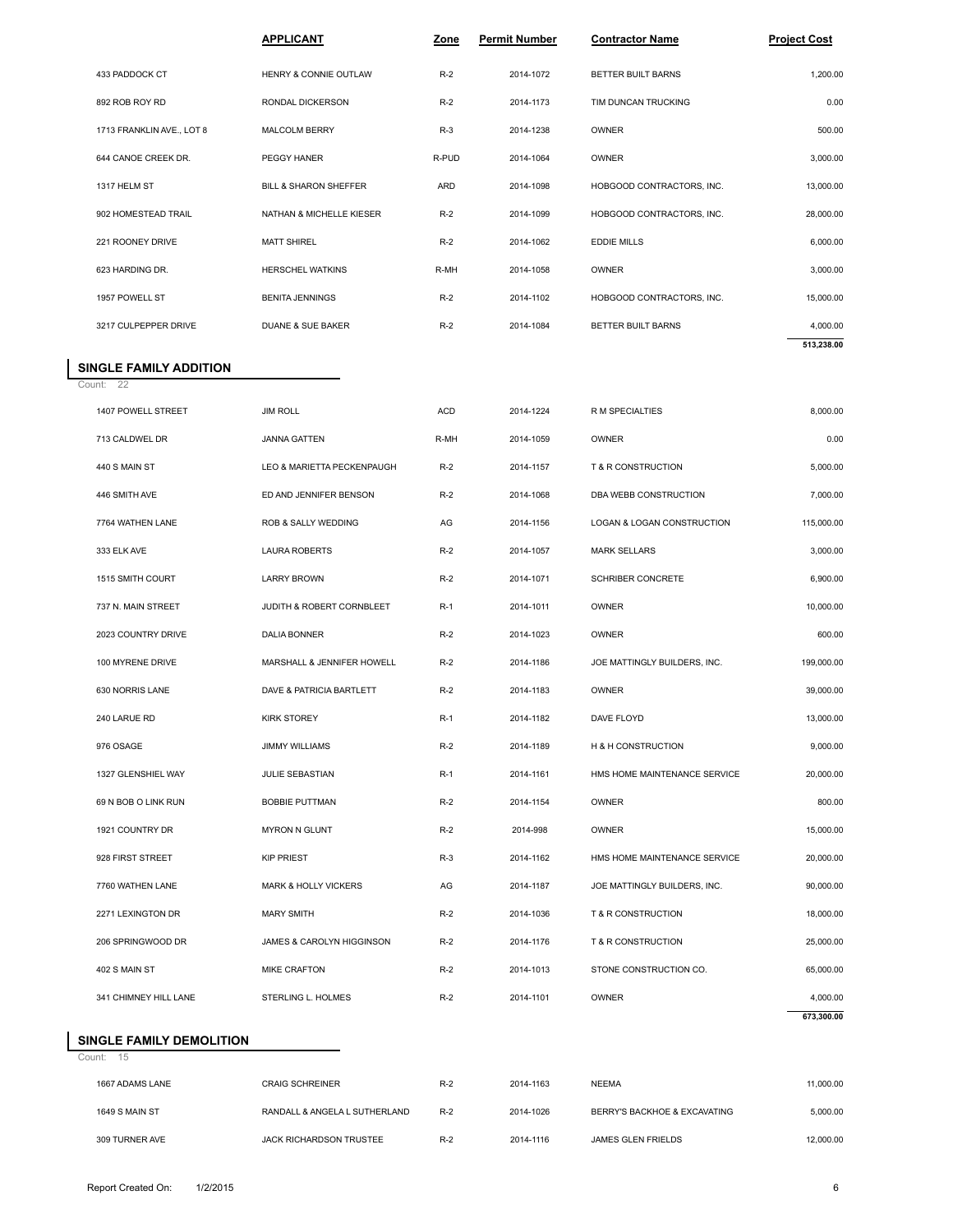|                        | <b>APPLICANT</b>                | Zone       | <b>Permit Number</b> | <b>Contractor Name</b>           | <b>Project Cost</b> |
|------------------------|---------------------------------|------------|----------------------|----------------------------------|---------------------|
|                        |                                 |            |                      |                                  |                     |
| 1010 PRINGLE ST        | RUBY PAULINE SKAGGS             | RF-3       | 2014-1093            | <b>HAZEX CONSTRUCTION</b>        | 0.00                |
| 1014 PRINGLE STREET    | <b>GEORGE &amp; LORI SKAGGS</b> | $R-3$      | 2014-1094            | B & B HAULING & EXCAVATING, INC. | 0.00                |
| 1401 CLAY STREET       | NU-LOOK, INC.                   | <b>ACD</b> | 2014-1185            | B & B HAULING & EXCAVATING, INC. | 11,000.00           |
| 526 POWELL STREET      | TONY & REGINA MCMURRAY          | <b>ARD</b> | 2014-1181            | B & B HAULING & EXCAVATING, INC. | 5,000.00            |
| 1418 N ELM ST          | <b>BILLY RAY</b>                | $R-2$      | 2014-1112            | OWNER                            | 1,500.00            |
| 114 N. ALVES STREET    | TONY & KAREN LILES              | $R-3$      | 2014-1043            | <b>HAZEX CONSTRUCTION</b>        | 4,595.00            |
| 1613 POWELL STREET     | CHARLANE TURNER EST             | $R-3$      | 2014-1035            | M. BOWLING, INC.                 | 2,100.00            |
| 2497 DEER LANE         | <b>STEVE &amp; PAM GARNER</b>   | $R-1$      | 2014-1017            | JOE MATTINGLY BUILDERS INC       | 3,000.00            |
| 1304 POWELL ST         | DEXTER RAY LEWIS JR. EST.       | $R-3$      | 2014-1213            | <b>HAZEX CONSTRUCTION</b>        | 2,200.00            |
| 221 ROONEY DR          | <b>MATT SHIREL</b>              | $R-2$      | 2014-1032            | OWNER                            | 0.00                |
| 111 N INGRAM           | <b>WENDY MITCHELL</b>           | $R-3$      | 2014-1221            | DOUBLE A SERVICES INC.           | 2,500.00            |
| 1325 HELM ST           | <b>COMMUNITY ONE</b>            | <b>ACD</b> | 2014-1105            | M. BOWLING, INC.                 | 6,785.00            |
|                        |                                 |            |                      |                                  | 66,680.00           |
| <b>NGLE FAMILY NEW</b> |                                 |            |                      |                                  |                     |
| unt: 12                |                                 |            |                      |                                  |                     |
| 2637 PIPER LANE        | LUFFY ENTERPRISES LLC           | $R-1$      | 2014-1009            | OM PROPERTIES LLC                | 100,000.00          |
| 227 S ADAMS STREET     | HOUSING AUTHORITY OF HENDERSON  | <b>ARD</b> | 2014-994             | MYSTIC DEVELOPMENT, LLC          | 172,000.00          |

### **SINGLE FAMILY NEW**<br>Count: 12

|                         |                                |       |           |                                | 66,680.00    |
|-------------------------|--------------------------------|-------|-----------|--------------------------------|--------------|
| SINGLE FAMILY NEW       |                                |       |           |                                |              |
| Count: $\overline{12}$  |                                |       |           |                                |              |
| 2637 PIPER LANE         | LUFFY ENTERPRISES LLC          | $R-1$ | 2014-1009 | OM PROPERTIES LLC              | 100,000.00   |
| 227 S ADAMS STREET      | HOUSING AUTHORITY OF HENDERSON | ARD   | 2014-994  | MYSTIC DEVELOPMENT, LLC        | 172,000.00   |
| 7985 HARPETH GLEN TRACE | <b>JOSH FIFE</b>               | $R-1$ | 2014-1219 | HUGH STONE & SONS CONSTRUCTION | 312,000.00   |
| 610 DR MLK              | HOUSING AUTHORITY OF HENDERSON | ARD   | 2014-993  | MYSTIC DEVELOPMENT, LLC        | 172,000.00   |
| 332 S ALVES STREET      | HOUSING AUTHORITY OF HENDERSON | ARD   | 2014-992  | MYSTIC DEVELOPMENT, LLC        | 175,000.00   |
| 307 FAGAN STREET        | HOUSING AUTHORITY OF HENDERSON | ARD   | 2014-991  | MYSTIC DEVELOPMENT, LLC        | 149,000.00   |
| 1609 STERLING CREEK DR. | <b>MIKE &amp; TERESA GREEN</b> | $R-2$ | 2014-1069 | HUGH STONE & SONS CONSTRUCTION | 134,800.00   |
| 808 MEADOW STREET       | HABITAT FOR HUMANITY           | ARD   | 2014-989  | <b>OWNER</b>                   | 60,000.00    |
| <b>1649 S MAIN ST</b>   | RANDALL & ANGELA SUTHERLAND    | $R-2$ | 2014-1089 | ROYAL CREST HOMES DBA B&M      | 440,000.00   |
| 431 S ADAMS ST          | <b>HABITAT OF HENDERSON</b>    | ARD   | 2014-1158 | <b>OWNER</b>                   | 60,000.00    |
| 907 COVE COURT          | WANDA L BRANSON                | $R-2$ | 2014-1126 | <b>OWNER</b>                   | 142,000.00   |
| 3217 CULPEPPER CT.      | DUANE & SUE BAKER              | $R-2$ | 2014-964  | HUGH STONE & SONS CONSTRUCTION | 163,000.00   |
|                         |                                |       |           |                                | 2,079,800.00 |
| SINGLE FAMILY REMODEL   |                                |       |           |                                |              |
| Count: 17               |                                |       |           |                                |              |
| 730 CLAY ST             | JERRY & JAMA HATFIELD          | ARD   | 2014-1231 | <b>OWNER</b>                   | 8,000.00     |
| 139 RIVERVIEW DR        | ROBERT WESTERWAL II            | $R-2$ | 2014-1038 | <b>OWNER</b>                   | 5,000.00     |

## **SINGLE FAMILY REMODEL**<br>Count: 17

| 3217 CULPEPPER CT.    | <b>DUANE &amp; SUE BAKER</b> | $R-2$      | 2014-964  | HUGH STONE & SONS CONSTRUCTION | 163,000.00   |  |
|-----------------------|------------------------------|------------|-----------|--------------------------------|--------------|--|
|                       |                              |            |           |                                | 2,079,800.00 |  |
| SINGLE FAMILY REMODEL |                              |            |           |                                |              |  |
| Count: 17             |                              |            |           |                                |              |  |
| 730 CLAY ST           | JERRY & JAMA HATFIELD        | <b>ARD</b> | 2014-1231 | <b>OWNER</b>                   | 8,000.00     |  |
| 139 RIVERVIEW DR      | ROBERT WESTERWAL II          | $R-2$      | 2014-1038 | <b>OWNER</b>                   | 5,000.00     |  |
| 522 CENTER ST         | <b>JERRY HINTON</b>          | $R-3$      | 2014-996  | <b>OWNER</b>                   | 600.00       |  |
| 625 WESTFIELD LANE    | <b>SCOTT LEE</b>             | $R-2$      | 2014-1135 | HAPPE AND SONS CONSTRUCTION    | 16,000.00    |  |
| 2110 LOCUST ST        | WILLIAM L NEWMAN JR.         | $R-2$      | 2014-966  | OWNER                          | 550.00       |  |
| 133 HUBBARD LANE      | <b>HEATH HART</b>            | $R-2$      | 2014-1232 | HAYDEN HOMES, LLC              | 8,000.00     |  |
| 245 CARDINAL LANE     | JEREMY & SARAH DUNCAN        | $R-2$      | 2014-1175 | JOHN & GLEN DUNCAN             | 45,000.00    |  |
| 2374 DUNDONNELL       | <b>DAVID CAMBELL</b>         | $R-1$      | 2014-1145 | <b>H &amp; H CONSTRUCTION</b>  | 20,000.00    |  |
| 402 S MAIN ST         | <b>MIKE CRAFTON</b>          | $R-2$      | 2014-972  | STONE CONSTRUCTION CO.         | 85,000.00    |  |
| 924 FIRST ST          | <b>WILLIE KAYSINGER</b>      | $R-3$      | 2014-973  | OWNER                          | 35,000.00    |  |
| 811 N. MAIN STREET    | <b>KEVIN HOWARD</b>          | $R-1$      | 2014-1152 | LOGAN & LOGAN CONSTRUCTION     | 55,000.00    |  |
|                       |                              |            |           |                                |              |  |